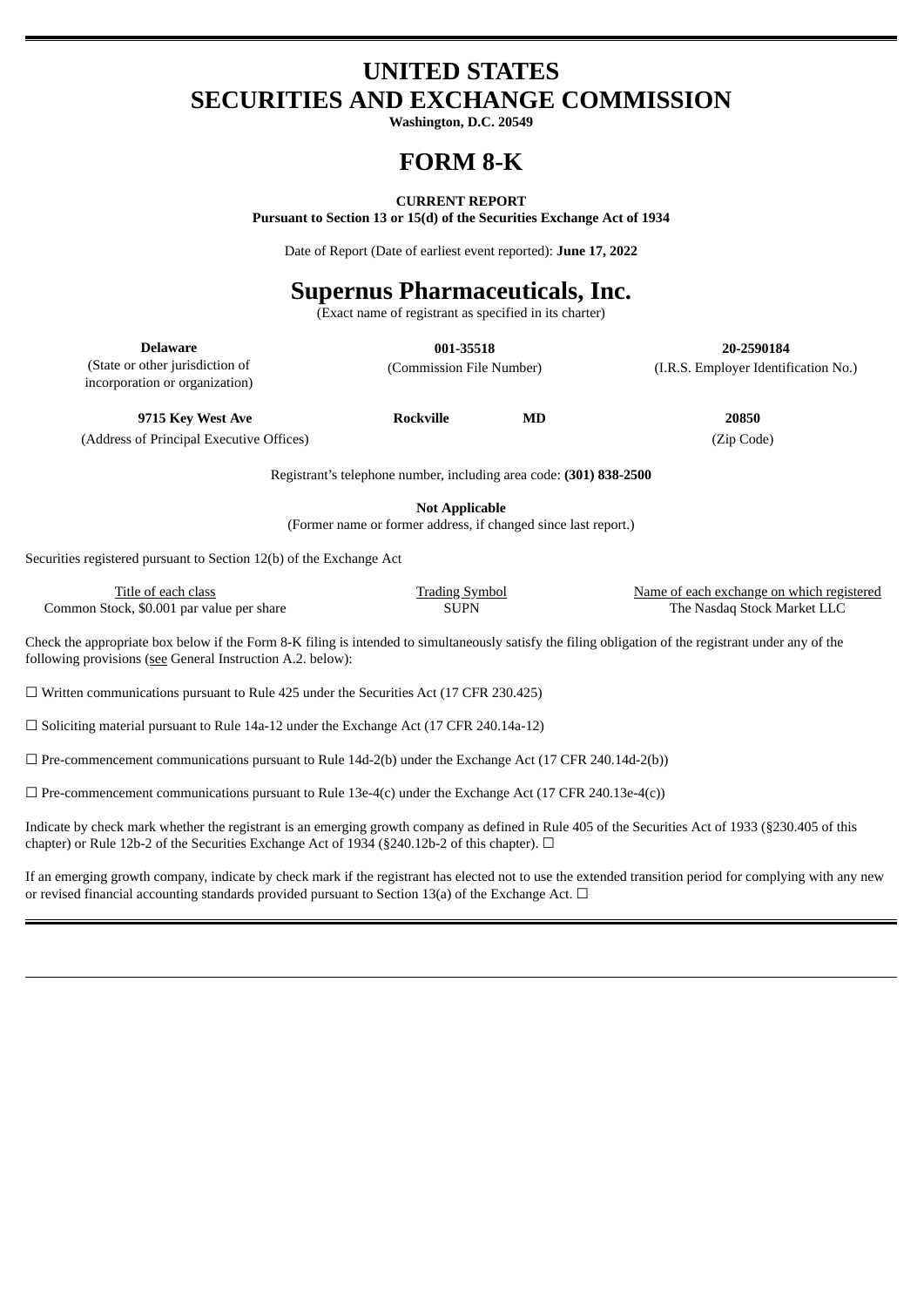#### **Item 5.07 Submission of Matters to a Vote of Security Holders.**

On June 17, 2022, Supernus Pharmaceuticals, Inc. (the "Company") held its annual meeting of stockholders (the "Annual Meeting"). The definitive proxy statement pertaining to the Annual Meeting was previously filed by the Company with the Securities and Exchange Commission on May 2, 2022. As of the close of business on April 18, 2022, there were 53,407,811 shares of common stock outstanding and entitled to vote. The tabulation of votes for each proposal voted on by the stockholders was as follows:

Proposal 1: Election of Class I Directors, each to serve until the Annual Meeting of the Company in 2025.

| Name                         | Votes For  | <b>Votes Withheld</b> | <b>Broker Non-Votes</b> |
|------------------------------|------------|-----------------------|-------------------------|
| Carrolee Barlow, M.D., Ph.D. | 45,991,006 | 859.944               | 2.214.346               |
| Jack A. Khattar              | 44,865,418 | 1,985,532             | 2,214,346               |

Proposal 2: Ratification of the appointment of KPMG LLP as the Company's independent public accounting firm for the fiscal year ending December 31, 2022.

| <b>Votes For</b> | <b>Votes Against</b> | Abstain | <b>Broker Non-Votes</b> |
|------------------|----------------------|---------|-------------------------|
| 49,041,972       | L4.144               | 9.180   |                         |

Proposal 3: To approve, on a non-binding basis, the compensation paid to our named executive officers.

| <b>Votes For</b> | <b>Votes Against</b> | Abstain | <b>Broker Non-Votes</b> |
|------------------|----------------------|---------|-------------------------|
| 45,856,924       | 832,225              | 161,801 | 2,214,346               |

### **Item 9.01 Financial Statements and Exhibits.**

Ī

#### (d) Exhibits

Exhibit 104 — The cover page from this Current Report on Form 8-K, formatted in Inline XBRL.